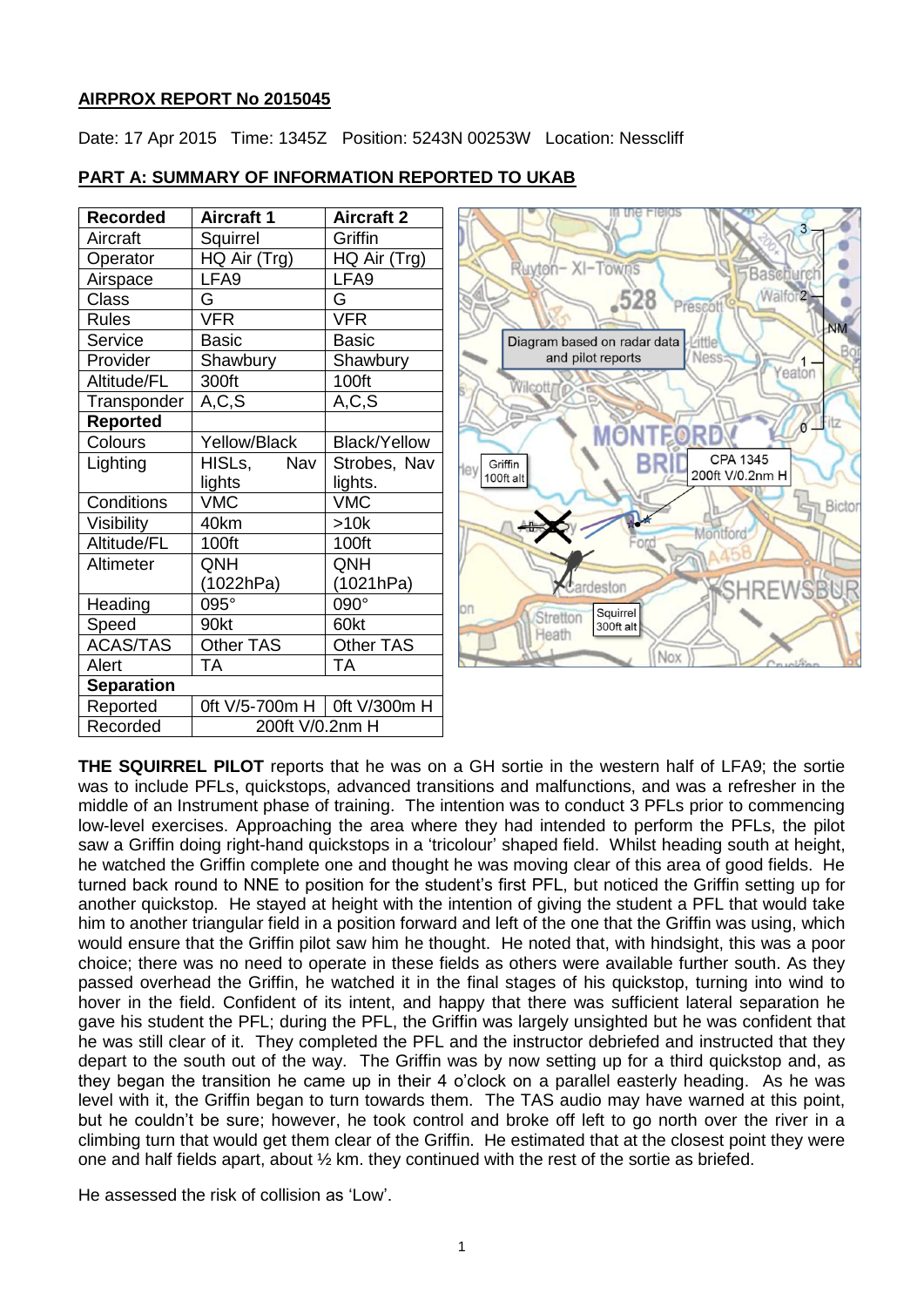**THE GRIFFIN PILOT** reports that a series of quickstops were flown to a field south of Nesscliff, each finished on an easterly heading. A Squirrel had been seen to approach the area at height and then depart, where it ceased to be a factor and visual contact was lost; it was also noted that a radio call had been made indicating that PFLs would be carried out in the "western" area, and that was presumed to be the same aircraft. On completion of one of the quickstop manoeuvres, the aircraft was flown to a 50ft hover and the instructor took control to debrief the manoeuvre; having relinquished control the student leant forward to stretch and noticed a Squirrel very high in the 12 o'clock, just visible through the upper canopy. The QHI saw the aircraft at the same time and tightened the planned right turn. It became obvious that the Squirrel was in autorotation and would be approaching a field not far away from the Griffin. Once the track was heading away from the Squirrel the TAS alert sounded. No alert was given prior to the closest point of approach, which was about 300m away at a similar level. During the post-sortie debrief it became clear that the trainee crewman had a noted a TAS contact on the screen, just prior to the pilot seeing the Squirrel, and was attempting to look for the aircraft through the cabin windows, he could not remember what colour the contact was. He had been reluctant to interrupt the airborne debrief and therefore had not shared the information with the rest of the crew.

He perceived the severity of the incident as 'Low'.

**THE SHAWBURY LFA CONTROLLER** reports he was the OJTI<sup>1</sup> for the LFA position; there was one aircraft in the LFA, when the Squirrel pilot called at the western gate, requesting a Basic Service. The Griffin was operating beneath the radar cover and had last reported operating south of Nescliffe. At 1346 the Griffin pilot was heard on Stud 5 asking for the Squirrel operating at Yockelton to "come up on Stud 4", but no reply was made. The Griffin pilot then switched to stud 4 to ask for the callsign of the Squirrel, he then declared an Airprox, requested that the RT was impounded and said he would report more details when he was on the ground. He then continued with his sortie. No traffic Information was passed to either aircraft because the one of the aircraft was operating beneath the radar cover and could not be seen.

**THE SHAWBURY SUPERVISOR** reports that the unit workload and the controller workload were low. He was not in the ACR at the time of the reported occurrence. On receipt of the report of an incident, he immediately relieved the controller in order to clarify the details. The RT was impounded and controllers were instructed to raise the relevant reports.

#### **Factual Background**

The weather at Shawbury was reported as:

METAR EGOS 171250Z 09010KT CAVOK 12/03 Q1022 BLU NOSIG METAR EGOS 171350Z 08014KT 9999 FEW035 SCT120 OVC220 12/04 Q1022 BLU NOSIG

#### **Analysis and Investigation**

#### **Military ATM**

Studs 4 and 5 are used at RAF Shawbury for aircraft flying in the Low Flying Area under a Basic Service up to 3000ft. Where possible, crews are offered a discrete frequency to assist with instructing; it is common for crews to use stud 4 as a chat frequency but still declare intentions when on stud 5 for shared situational awareness.

At 1339:05, Shawbury Low Level (LL) provided a Basic Service to the Squirrel crew, who confirmed that they were conducting PFLs in Western at 1339:19 on stud 5.

 $\overline{a}$ 

<sup>&</sup>lt;sup>1</sup> On-the-job-training instructor.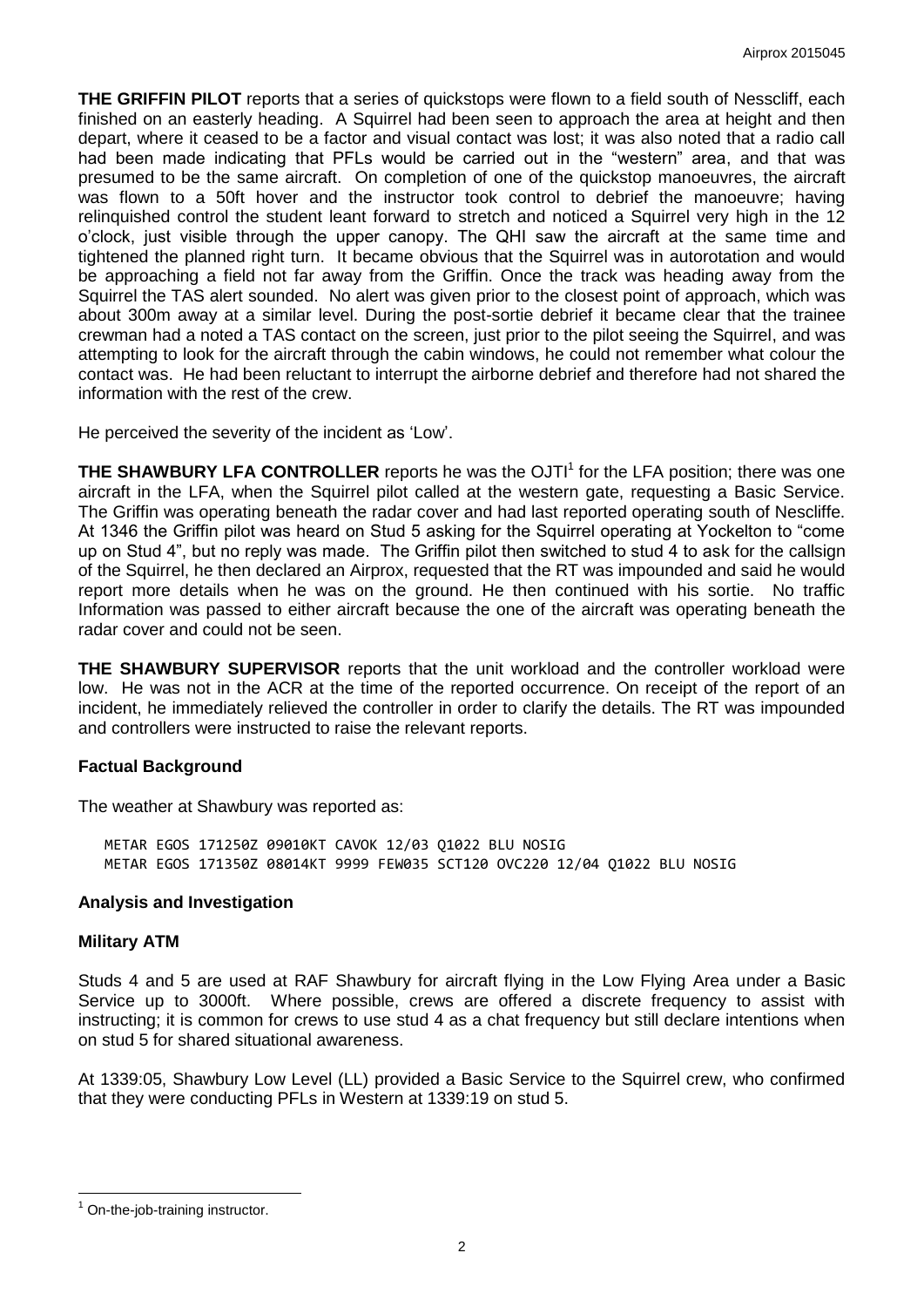

Figure 1: Geometry at 1344:34 (Griffin 7421; Squirrel 7422).



Figure 2: Geometry at 1345:07.



Figure 3: Geometry at 1345:32.

The CPA was estimated between 1345:42 and 1345:46 (Figure 4), with 0.2nm horizontal separation and around 100ft height separation.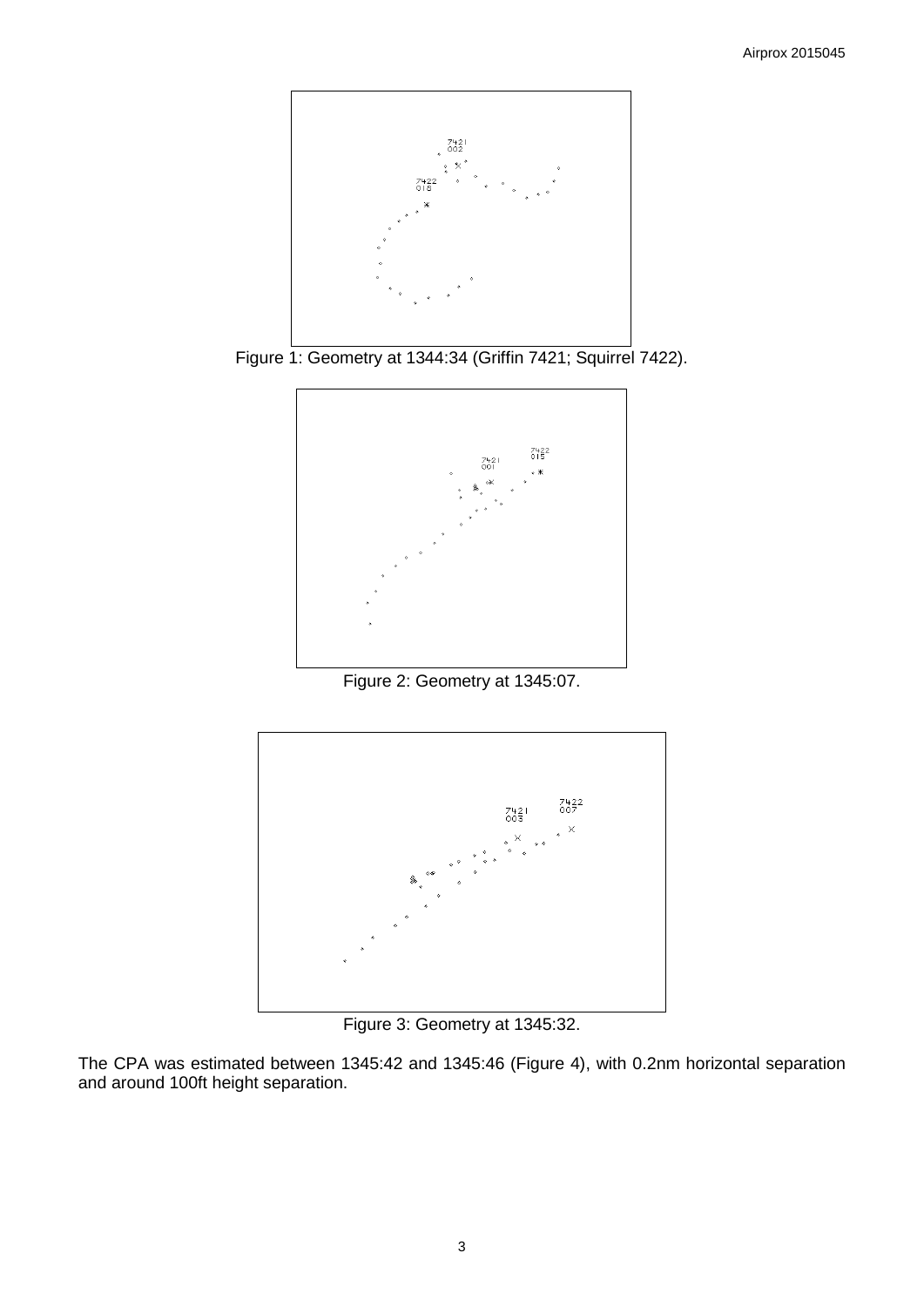

Figure 4: CPA at 1345:44.

At 1348:02, The Griffin declared, "Squirrel carrying out PFLs in the vicinity of Yockleton, please come up stud 4." At 1348:32, Shawbury LL confirmed the callsign of the Squirrel and the Airprox was declared at 1348:35.

Both crews were instructing in the Low Level environment, Class G airspace, under a Basic Service. The normal barriers to an Airprox for rotary aircraft operating low-level would be TAS and 'see-andavoid'. As the aircraft were operating into fields, there was very little opportunity to receive Traffic Information. ATC considered the practice of asking for specific PFL areas on RT to provide a shared situational awareness; the control team did not request details of PFL area on this occasion but the crews had been visual with each other and had chosen operating fields understanding that another user was in the vicinity. The CVRs show evidence of TAS alerts in the Squirrel but they are less evident in the Griffin, supported by crew statements. Both captains had been visual prior to CPA but were involved in instructional sorties and manoeuvres that would have degraded lookout.

# **UKAB Secretariat**

Both pilots shared an equal responsibility for collision avoidance and not to operate in such proximity to other aircraft as to create a collision hazard<sup>2</sup>.

# **Comments**

# **HQ Air Command**

There were several times when this incident could have been prevented; however, planning decisions, mis-communication, not following procedures, lack of flexibility (acknowledged in hindsight) and false assumptions all added together to bring 2 aircraft from the same Base into conflict. It is standard teaching for Shawbury controllers to record the areas in which PFLs are being conducted and pass the information to other users. The UT controller did not challenge the Squirrel pilot for failing to identify the specific area where he would conduct PFLs, he even discussed the omission with his instructor who stated that had they been busier, they would have done so. The Squirrel pilot has admitted that when he first saw that the Griffin was operating close to his intended operating area, he could have moved to another area (to the South), however he chose to stick with his original plan with the assumption and belief that the Griffin would maintain sight of him. An investigation was carried out by Shawbury ATC which resulted in a recommendation to remind all Shawbury controllers of the requirement to obtain the specific area within which a pilot wishes to conduct PFLs.

 $\overline{a}$ <sup>2</sup> SERA.3205 Proximity.